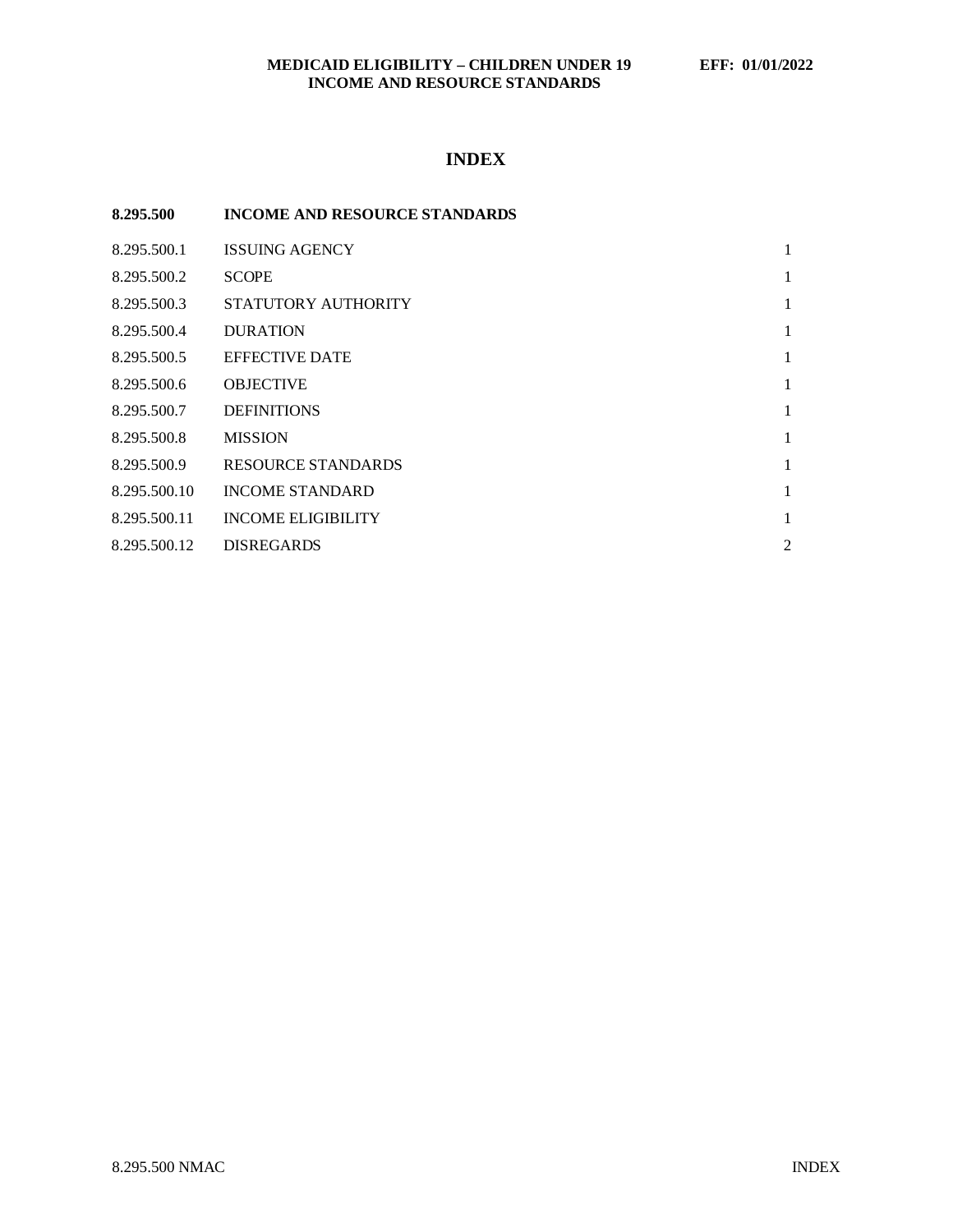### **TITLE 8 SOCIAL SERVICES CHAPTER 295 MEDICAID ELIGIBILITY - CHILDREN UNDER 19 INCOME AND RESOURCE STANDARDS**

<span id="page-1-0"></span>**8.295.500.1 ISSUING AGENCY:** New Mexico Human Services Department (HSD). [8.295.500.1 NMAC - Rp, 8.295.500.1 NMAC, 1/1/2014]

<span id="page-1-1"></span>**8.295.500.2 SCOPE:** The rule applies to the general public. [8.295.500.2 NMAC - Rp, 8.295.500.2 NMAC, 1/1/2014]

<span id="page-1-2"></span>**8.295.500.3 STATUTORY AUTHORITY:** The New Mexico medicaid program is administered pursuant to regulations promulgated by the federal department of health and human services under Titles XIX and XXI of the Social Security Act as amended or by state statute. See NMSA 1978, Section 27-1-12 et seq. [8.295.500.3 NMAC - Rp, 8.295.500.3 NMAC, 1/1/2014]

<span id="page-1-3"></span>**8.295.500.4 DURATION:** Permanent.

[8.295.500.4 NMAC - Rp, 8.295.500.4 NMAC, 1/1/2014]

<span id="page-1-4"></span>**8.295.500.5 EFFECTIVE DATE:** January 1, 2014, unless a later date is cited at the end of a section. [8.295.500.5 NMAC - Rp, 8.295.500.5 NMAC, 1/1/2014]

<span id="page-1-5"></span>**8.295.500.6 OBJECTIVE:** The objective of this rule is to provide eligibility guidelines when determining eligibility for the medical assistance division (MAD) medicaid program and other health care programs it administers. Processes for establishing and maintaining this category of eligibility are found in the affordable care general provision chapter located at 8.291.400 NMAC through 8.291.430 NMAC. [8.295.500.6 NMAC - Rp, 8.295.500.6 NMAC, 1/1/2014]

<span id="page-1-6"></span>**8.295.500.7 DEFINITIONS:** Refer to 8.291.400.7 NMAC. [8.295.500.7 NMAC - Rp, 8.295.500.7 NMAC, 1/1/2014]

<span id="page-1-7"></span>**8.295.500.8 MISSION:** To transform lives. Working with our partners, we design and deliver innovative, high quality health and human services that improve the security and promote independence for New Mexicans in their communities.

[8.295.500.8 NMAC - Rp, 8.295.500.8 NMAC, 1/1/2014; A, 1/1/2022]

<span id="page-1-8"></span>**8.295.500.9 RESOURCE STANDARDS:** Resources are not an eligibility factor for this category of eligibility.

[8.295.500.9 NMAC - Rp, 8.295.500.9 NMAC, 1/1/2014]

<span id="page-1-9"></span>**8.295.500.10 INCOME STANDARD:**

**A.** Financial eligibility: An individual's financial eligibility is based on the rules in this chapter and 8.291.430 NMAC.

**B.** Income test: In order to become eligible for children's medicaid, the total countable income of the budget group must be less than the income standard for eligibility found at 8.291.430 NMAC.

**(1)** If the assistance unit consists of a child under the age of six, the assistance unit and budget group's countable income must be less than three hundred percent of FPL for the countable household size.

**(2)** If the assistance unit consists of a child age six to age 19, the assistance unit and budget group's countable income must be less than two hundred and forty percent of FPL for the countable household size. [8.295.500.10 NMAC - Rp, 8.295.500.10 NMAC, 1/1/2014; A, 1/1/2022]

<span id="page-1-10"></span>**8.295.500.11 INCOME ELIGIBILITY:** Income methodology is based on modified adjusted gross income (MAGI) in accordance with 42 Code of Federal Regulations (CFR) 435.603. Per 42 CFR 435.603(h)(2) HSD bases financial eligibility on current monthly household income and family size. Current monthly household income is defined as a 30-day period. If an amount of income is received less frequently than monthly, that amount is converted by dividing the total income by the number of months the income is intended to cover. [8.295.500.11 NMAC - Rp, 8.295.500.11 NMAC, 1/1/2014; A, 1/1/2022]